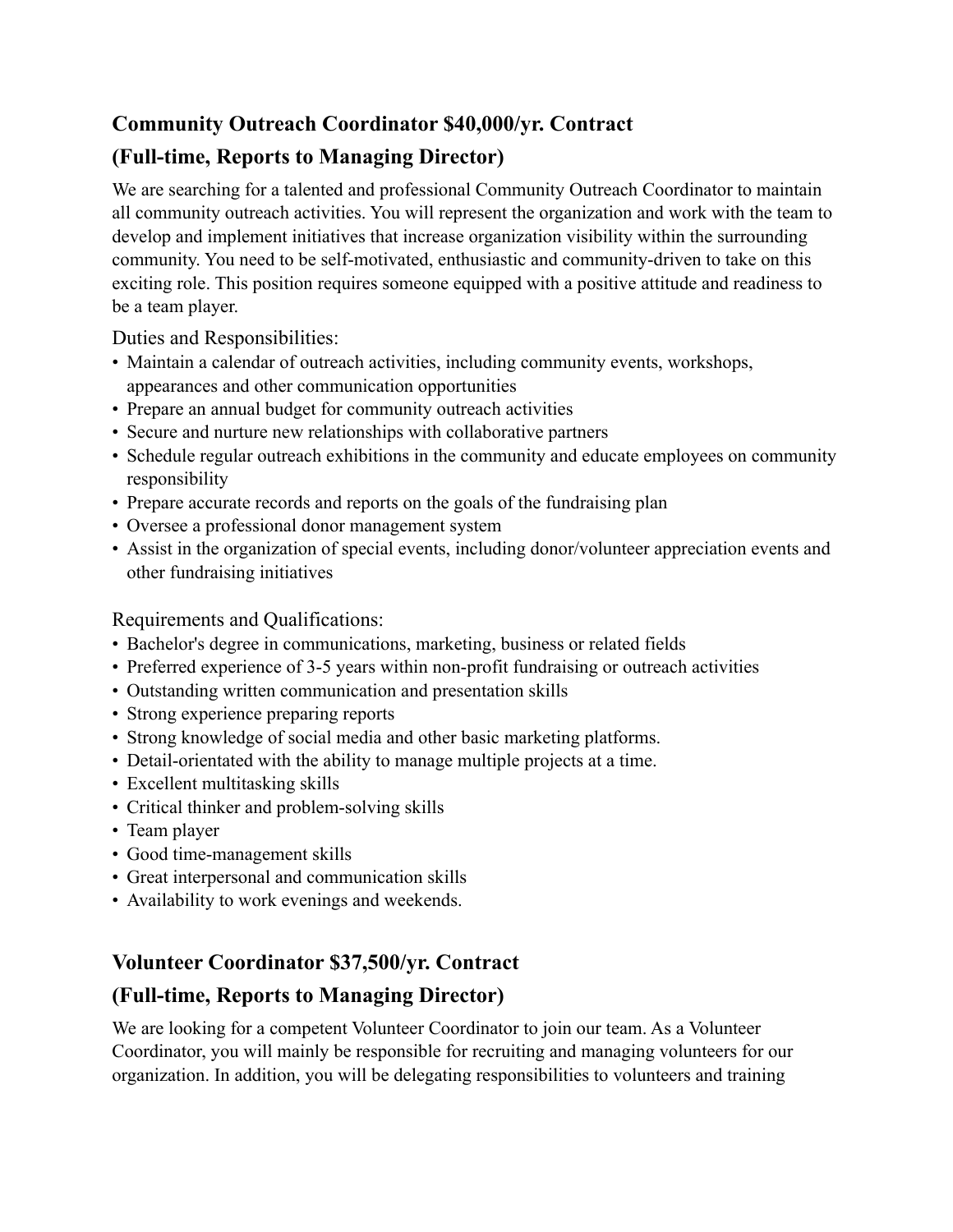selected people for their future position. Source and recruit volunteers using different recruiting various techniques.

Duties and Responsibilities:

- Collect information on qualifications and skills
- Arrange for training when needed
- Manage schedules for everyday activities
- Assign responsibilities as appropriate
- Communicate frequently with volunteers
- Ensure volunteers are satisfied by creating a healthy working environment
- Keep and manage records of volunteers' information and work
- Track volunteers work
- Evaluate volunteers work
- Give constructive feedback

Requirements and Qualifications:

- BS/BA in business administration, human resources or relevant field or
- 5 years of experience in volunteering
- 5 years of experience in sourcing and recruiting
- Good knowledge in different recruiting methods
- Some knowledge in Employer Branding and Recruitment Marketing
- Working knowledge of databases and MS Office (especially Excel)
- Experience using HR and recruiting tools
- Team player
- Good time-management skills
- Great interpersonal and communication skills
- Availability to work evenings and weekends.

# **Social Media Coordinator \$37,500/yr. Contract**

### **(Full-time, Reports to Managing Director)**

We are looking for an experienced and creative Social Media Coordinator to join our marketing team. As a Social Media Coordinator, you will be responsible for developing and implementing our Social Media strategy in order to increase our online presence and improve our marketing and outreach efforts. You will be working closely with the Community Outreach and Volunteer Coordinators. Social Media Coordinator is responsible for planning, implementing and monitoring Speak Out Loud's Social Media strategy in order to increase brand awareness, improve Marketing efforts and increase fundraising.

Duties and Responsibilities:

- Develop, implement and manage our social media strategy
- Define most important social media key performance indicators (KPIs)
- Work with copywriters and designers to ensure content is informative and appealing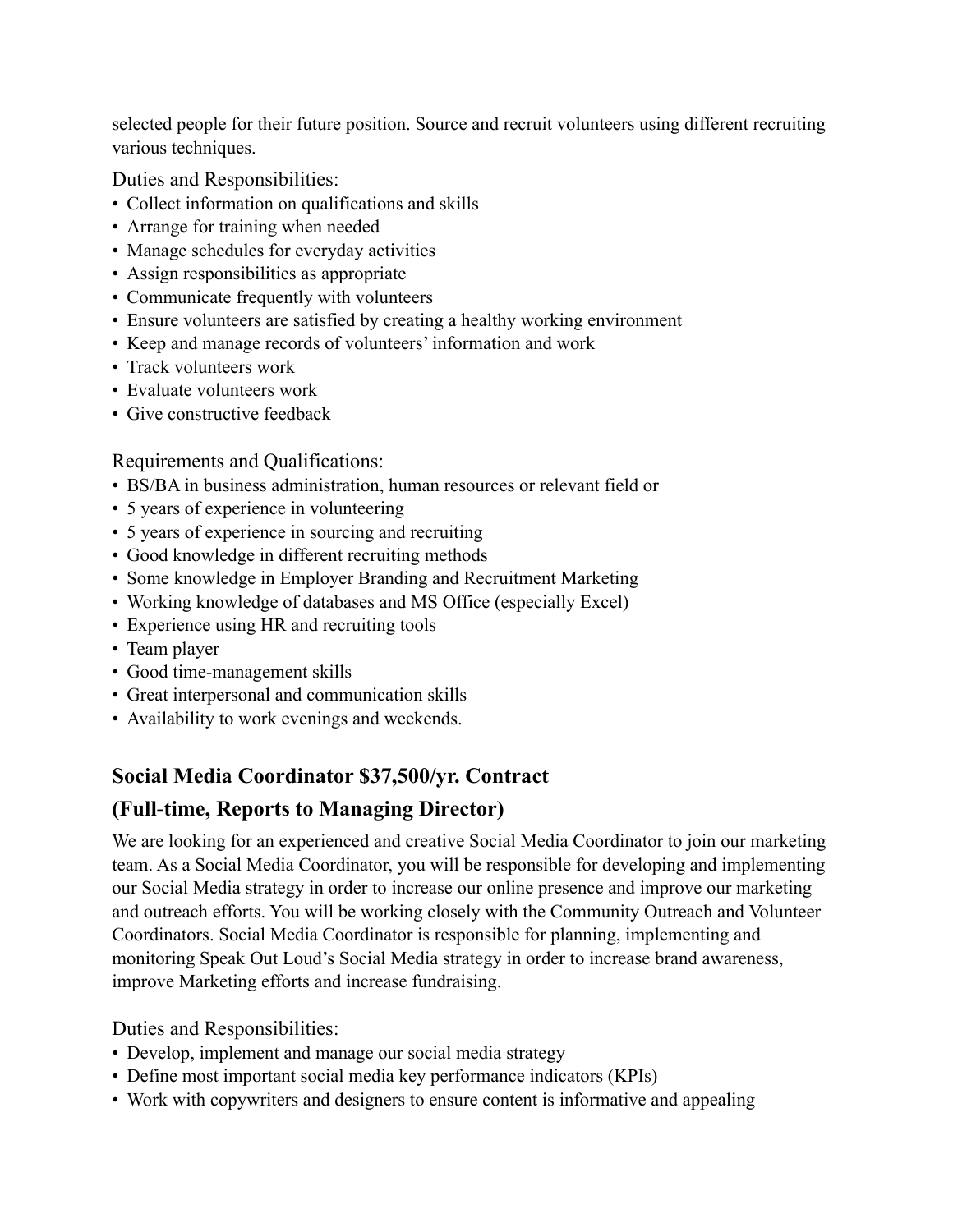- Collaborate with Community Outreach and Volunteer Coordinators.
- Manage and oversee social media content
- Measure the success of every social media campaign
- Keep abreast of the latest social media best practices and technologies
- Use social media marketing tools such as Buffer
- Monitor SEO and user engagement and suggest content optimization
- Communicate with industry professionals and influencers via social media to create a strong network
- Provide constructive feedback

Requirements and Qualifications:

- BA in Marketing or similar relevant field, or 5 years of experience
- Social Media Enthusiast using social media for brand awareness and impressions, or similar role
- Excellent knowledge of Facebook, Twitter, LinkedIn, Pinterest, Instagram, Google+ and other social media best practices
- Understanding of SEO and web traffic metrics
- Experience with doing audience and buyer persona research
- Good understanding of social media KPIs
- Familiarity with web design and publishing
- Excellent multitasking skills
- Critical thinker and problem-solving skills
- Team player
- Good time-management skills
- Great interpersonal and communication skills
- Availability to work evenings and weekends.

# **Data/Record Coordinator \$30,000/yr. Contract**

# **(Full-time, Reports to Managing Director)**

We are looking for a Data/Record Coordinator to join our team! As a Data/Record Coordinator, you will be responsible for entering specific data into our databases. You will be responsible for managing data and keeping it organized. Your main goal will be to keep data in order so that it is easily accessible at any time.

Duties and Responsibilities:

- Transfer data from paper formats into database systems
- Type in data provided directly from customers or other parties
- Create and manage spreadsheets with large numbers of figures
- Verify data by comparing it to source documents
- Update existing data
- Produce reports
- Retrieve data as requested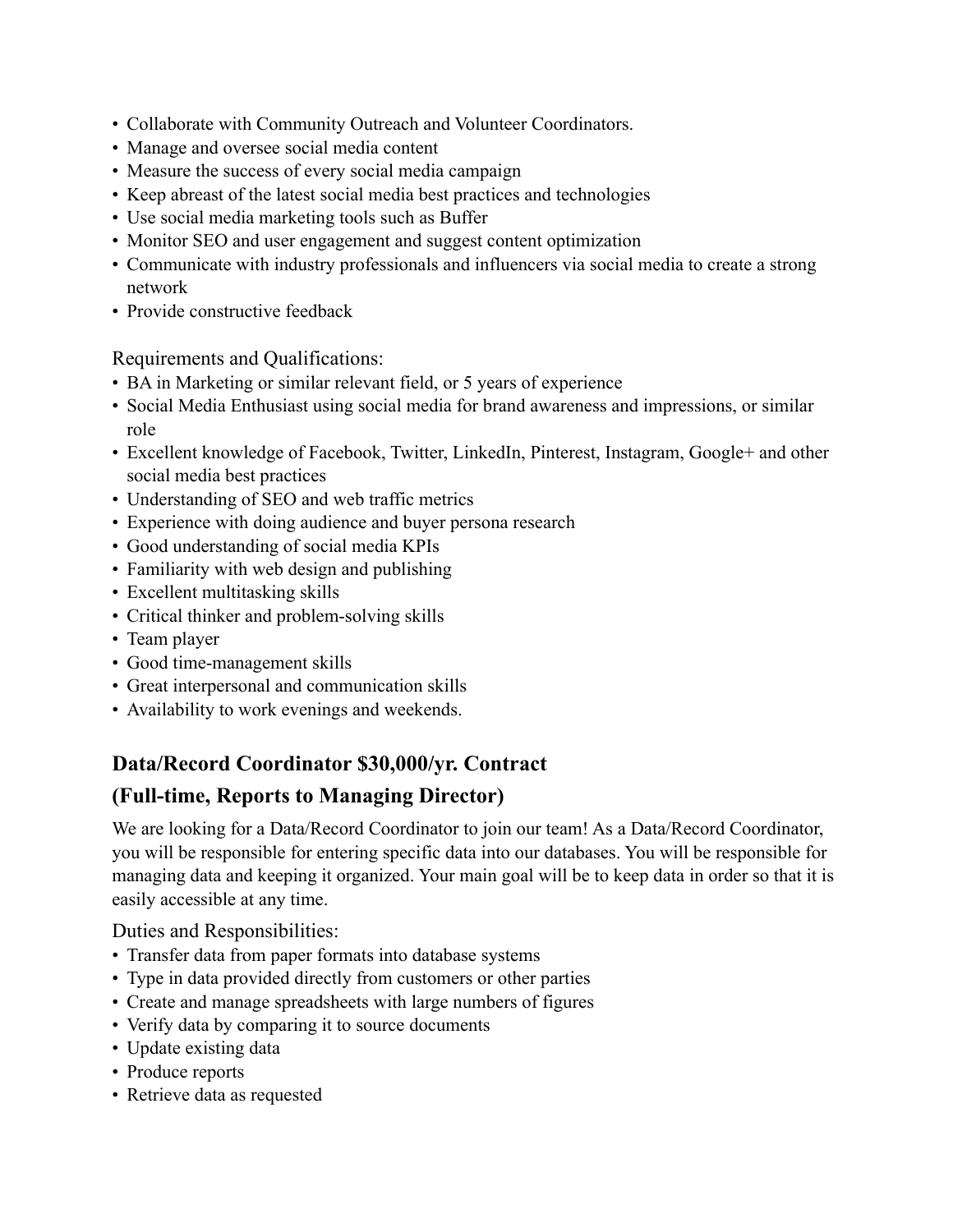- Perform regular backups to ensure data preservation
- Sort, organize and store paperwork after entering data

#### Requirements and Qualifications:

- High school degree or equivalent
- Proven experience as data entry clerk
- Fast typing skills
- Excellent knowledge of word processing tools
- 5 years of experience with spreadsheets (MS Office Word, Excel etc.)
- Basic understanding of databases
- Good command of English both oral and written and customer service skills
- Great attention to detail
- Sense of ownership and pride in your performance and its impact on organization's success
- Critical thinker
- Team player
- Good time-management skills
- Great interpersonal and communication skills
- Availability to work evenings and weekends.

### **Secretary \$30,000/yr. Contract**

### **(Full-time, Reports to Managing Director)**

We are looking for a self-driven and ambitious Executive Secretary to join our team! As an Executive Secretary, you will support the Managing Director and the team through a variety of tasks related to organization and communication.

Duties and Responsibilities:

- Answer and direct phone calls
- Organize and schedule meetings and appointments
- Maintain contact lists
- Produce and distribute correspondence memos, letters, faxes and forms
- Assist in the preparation of regularly scheduled reports
- Develop and maintain a filing system
- Order office supplies
- Book travel arrangements
- Submit and reconcile expense reports
- Provide general support to visitors

#### Requirements and Qualifications:

- High school degree or equivalent
- Proven admin or assistant experience
- Knowledge of office management systems and procedures
- Excellent time management skills and ability to multi-task and prioritize work